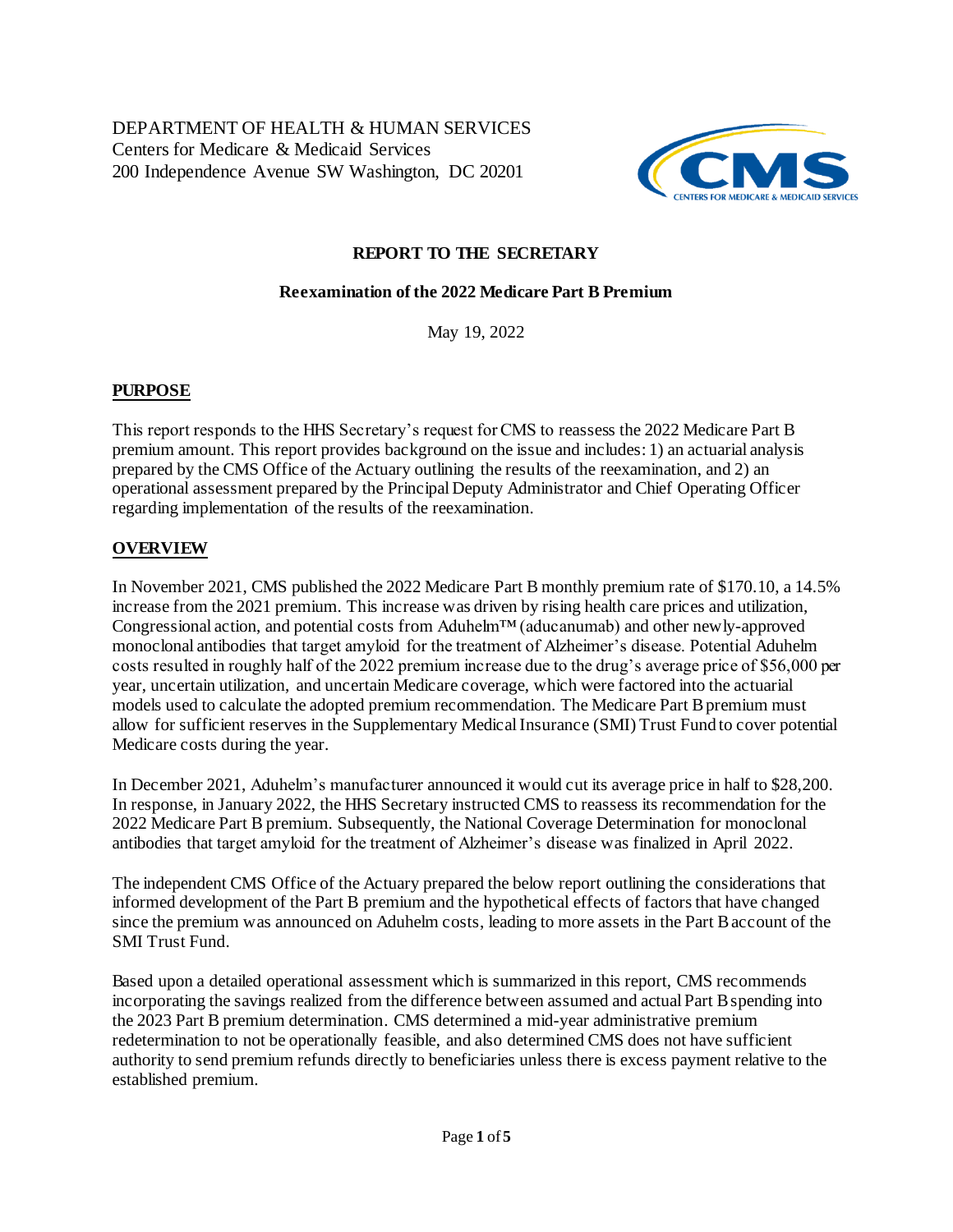#### **RESULTS OF THE REEXAMINATION**

*Prepared by the CMS Office of the Actuary* 



 Centers for Medicare & Medicaid Services 7500 Security Boulevard, Mail Stop N3-01-21 Baltimore, Maryland 21207-0512 DEPARTMENT OF HEALTH & HUMAN SERVICES

DATE: May 16, 2022

 $\overline{a}$ 

 FROM: Paul Spitalnic, ASA, MAAA Chief Actuary

SUBJECT: 2022 Medicare Part B Premium Redetermination

 On November 17, 2021, the 2022 Medicare Part Bmonthly premium of \$170.10 was published in the *Federal Register*.1 On January 10, 2022, Secretary Becerra instructed CMS to reassess the recommendation for this premium amount given the price change of Aduhelm, the new drug for the treatment of Alzheimer's disease. There are many factors to consider with regard to such a reassessment.

 The Part B premium has never been redetermined; rather, the statute requires that the determination of the premium be made for the entire succeeding year and does not explicitly include a basis for a redetermination.<sup>2</sup> The 2022 premium, and the development of all prior premiums, was determined with the expectation that there would be no subsequent redetermination. To account for variability in spending and utilization through the year, the development of the Part B premium includes a contingency margin that could accommodate modeled adverse experience, with the Part Baccount of the Supplementary Medical Insurance (SMI) trust fund remaining adequately financed for the entirety of the financing period. If the basis for setting the Part B financing were changed to account for possible redeterminations, then the analysis for the premium determination, including the establishment of the contingency margin, would also change.

 Because the premium must be determined beforehand, actual Part Boutcomes are nearly always different from the amounts that were assumed when the determination was made. In some years, actual Part B experience is more favorable than estimated, and in other years it is worse. At any point in time, the asset level of the Part B account of the SMI trust fund reflects these differences. When the annual Part B premium is determined, the updated asset level is explicitly reflected in the calculations.

 Previous years' surpluses or shortfalls affect future years' premiums. An unexpected and large premium increase can occur if there is a shortfall of assets because the financing in such a situation would need to increase immediately to ensure that claims could be paid in full and on time. Alternatively, excess assets in the trust fund can allow for smaller and more gradual premium increases, thereby promoting

<sup>&</sup>lt;sup>1</sup> [https://www.federalregister.gov/documents/2021/11/17/2021-25050/medicare-program-medicare-part-b-monthly](https://www.federalregister.gov/documents/2021/11/17/2021-25050/medicare-program-medicare-part-b-monthly-actuarial-rates-premium-rates-and-annual-deductible)[actuarial-rates-premium-rates-and-annual-deductible](https://www.federalregister.gov/documents/2021/11/17/2021-25050/medicare-program-medicare-part-b-monthly-actuarial-rates-premium-rates-and-annual-deductible) 2

Section 1839(a)(3) of the Social Security Act states that "The Secretary, during September of each year, shall determine and promulgatea monthly premiumrate forthe succeeding calendar year…"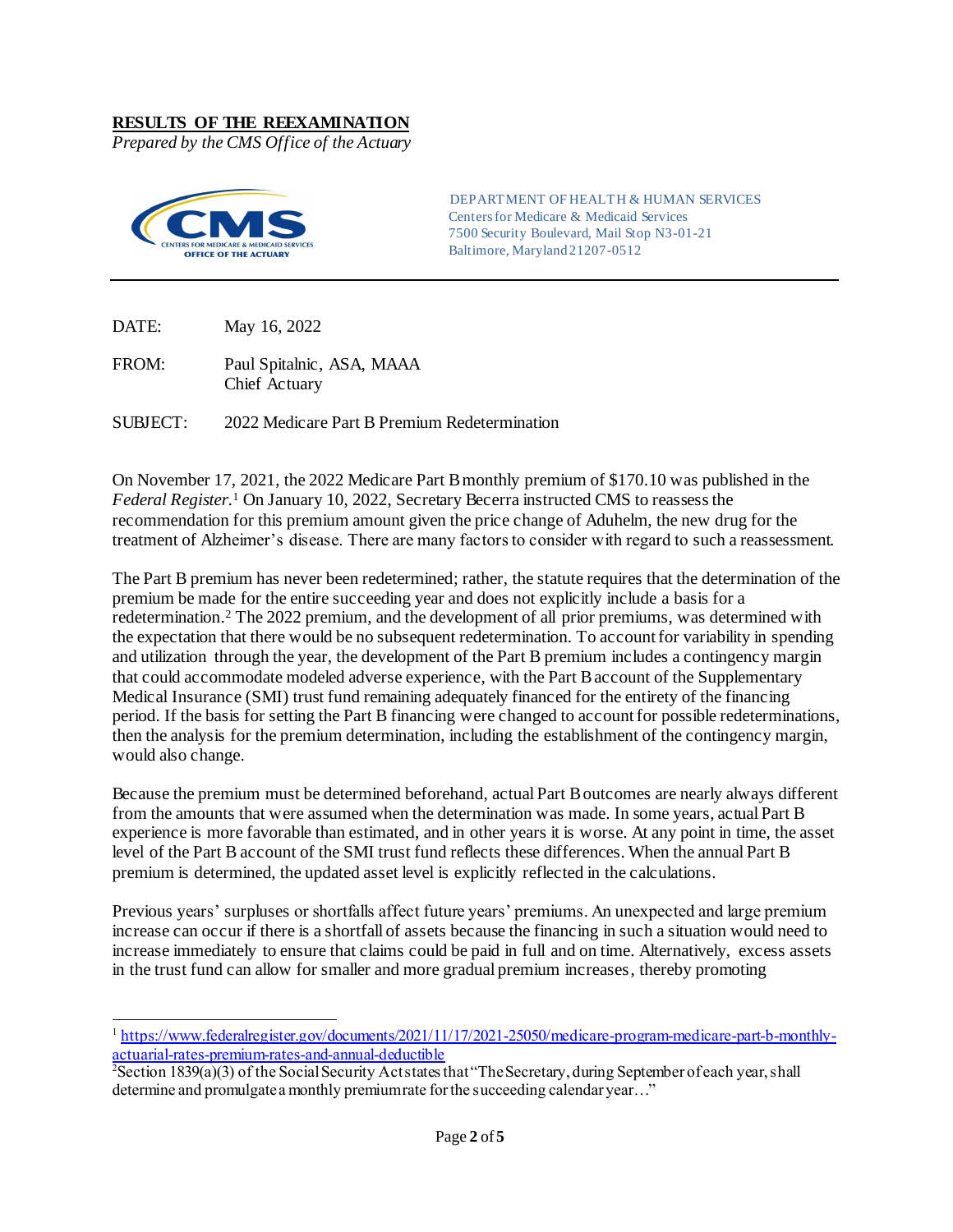predictability and stability in financing levels.

Two factors regarding the potential Aduhelm costs have materially changed since the development of the 2022 Part B premium. The first is that the manufacturer, Biogen, reduced the annual price for a typical Aduhelm user from \$56,000 to \$28,200. The second is that a proposed National Coverage Determination (NCD) supporting Medicare coverage with evidence development was announced on January 11, 2022 and finalized on April 7, 2022. As a result of this NCD, the level and amount of uncertainty regarding the potential use of Aduhelm were greatly reduced.

 As noted above, the 2022 Part B premium is \$170.10, and, as it was set back in November 2021, it includes a greater level of uncertainty than is typical regarding the potential costs associated with Aduhelm. If the same assumptions and methods that were used in the original determination were applied but all of the possible effects of Aduhelm were completely eliminated, then the 2022 Part B premium amount recommended by OACT last fall would have been \$160.30. Alternatively, if all spending assumptions used in the 2022 premium development were the same but the annual price for Aduhelm were updated to \$28,200, then the OACT recommended 2022 Part B premium last fall would have been \$166.50. Lastly, if all spending assumptions remained as assumed in the 2022 premium but the annual price for Aduhelm were updated to \$28,200 and the NCD with evidence development was reflected, the 2022 premium recommendation last fall would have been \$160.40.

 The FiscalYear 2023 President's Budget reflected both the price reduction and the proposed NCD for coverage with evidence development. The Budget projections showed an excess of assets in the Part B account of the SMI trust fund at the end of 2022, and the projected Part B premium for 2023 remained level at \$170.10. Additional excess assets are also projected to provide for dampened premium growth after 2023.

 The actual 2023 Part B premium determination will occur this fall and will reflect additional information, such as actual 2022 claims data and the funding status of the Part B account during 2022. The analysis at that time is likely to differ somewhat from the amounts shown in the Budget. It is certain, however, that any additional funding caused by including the uncertainty of potential Aduhelm costs in the 2022 premium will be used to reduce the necessary financing in 2023 and later.

 It is also worth noting that administering a redetermination of the 2022 Part B premium would be extremely burdensome. These complications, such as reprogramming the Social Security Administration systems, would take a significant amount of time and other resources, as described in greater detail elsewhere.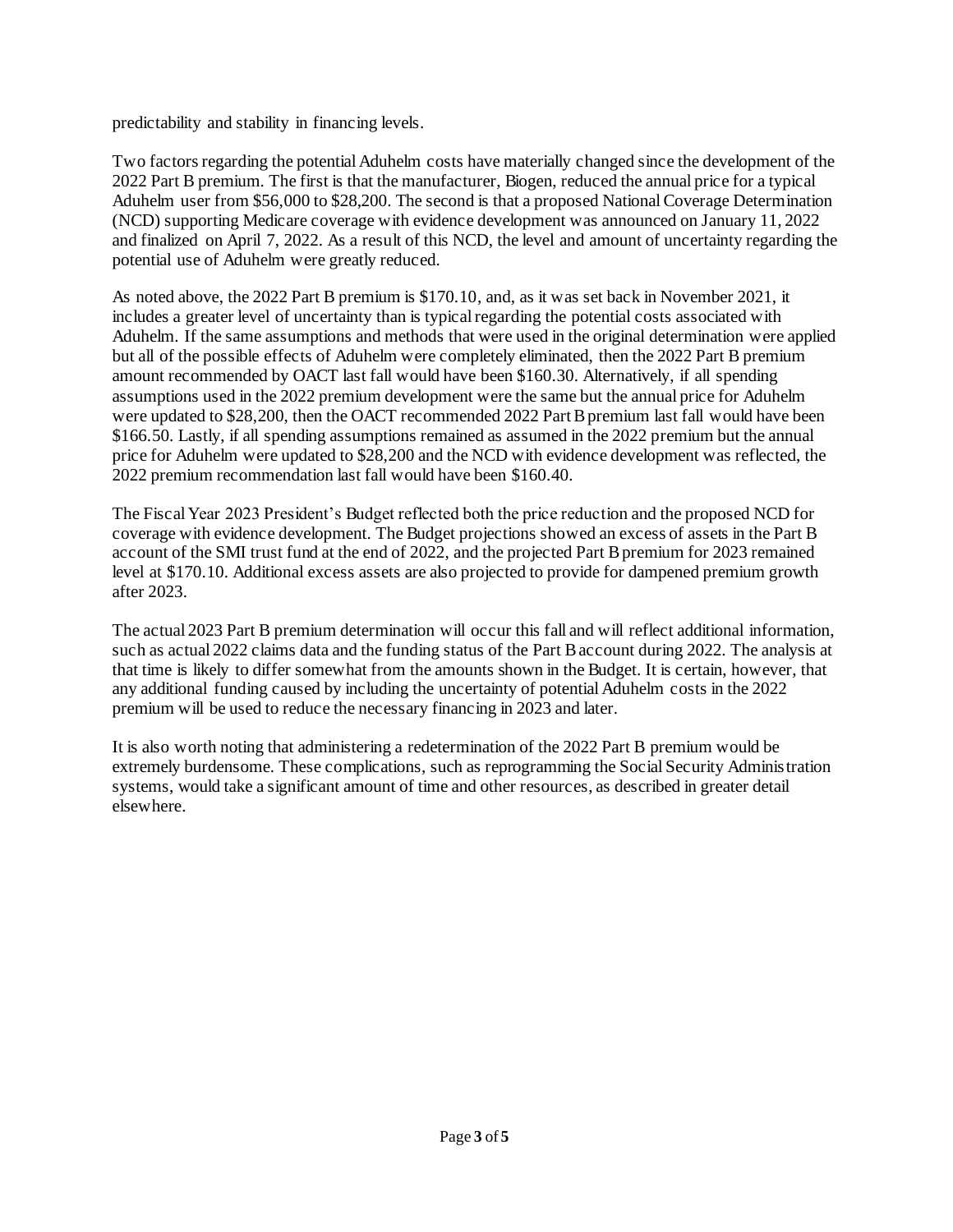

# **OPERATIONAL ASSESSMENT**

 *Prepared by the CMS Principal Deputy Administrator and Chief Operating Officer Jonathan Blum* 

To account for the additional reserves accrued from the difference between the initial and revised estimates of Aduhelm spending during 2022, CMS examined three operational options to return this amount to Medicare beneficiaries enrolled in Medicare Part B: 1) a mid-year administrative redetermination of the premium in 2022; 2) a direct refund to beneficiaries of the relevant portion of the 2022 premium; and 3) incorporation of the savings into the 2023 premium. CMS found that incorporating the premium effects of Aduhelm's price reduction and the subsequent National Coverage Determination into the 2023 premium is the only practically feasible option, as implementing a mid-year administrative redetermination of the 2022 premium was not found to be operationally possible during 2022, and also determined CMS does not have sufficient authority to send premium refunds directly to beneficiaries unless there is excess payment relative to the established premium.

 which manage premium collection and payment. Specifically, each of the entities involved in payment of the premium for different groups of beneficiaries—including CMS, the Social Security Administration (SSA), the Office of Personnel Management (OPM), the Railroad Retirement Board (RRB), States, and other third-party payers—would have to undertake major operational changes to implement a different premium mid-year and potentially issue refunds, requiring systems reprogramming, new communications CMS determined that a mid-year administrative redetermination would be prohibitively complex and highly risky, requiring significant resources and unproven technical solutions from the varied entities with beneficiaries, and increased customer service volume.

 The premium for each Medicare beneficiary is determined based on individual factors such as date of enrollment, requirements to pay penalties for late enrollment, income, disability status, the hold harmless provision, dual eligibility for Medicare and Medicaid, premium assistance, and other factors. For some beneficiaries, these factors change throughout year. CMS maintains files on beneficiary enrollment but relies on other entities to calculate, collect, and pay premiums, and update the base premium annually. The processes required for a mid-year change exceed the tested capabilities of some of these involved entities and were estimated to stretch late into 2022 if not early 2023, thus practically invalidating the benefit of setting a new premium mid-year. This timeline also risked disrupting the smooth implementation of the 2023 Part B premium.

 Other identified risks from a mid-year administrative redetermination include operational and technological difficulties; delays to other required projects; and program integrity issues, as well as beneficiary confusion due to the unprecedented nature of a mid-year change and the different implications for different groups of beneficiaries. A mid-year redetermination would also require a corresponding update to the Part B deductible, as the Part B deductible amount is linked to the amount of the Part B Premium. Such a change would require the retroactive reprocessing of millions of claims, which would take over a year and additional resources to complete as well as the attempted reimbursement of beneficiaries for past cost sharing through their health care providers. CMS identified these challenges in close consultation with the SSA and other entities involved in payment of the premium.

Incorporating savings from Aduhelm into the 2023 premium also allows for consideration of 2022 Part B